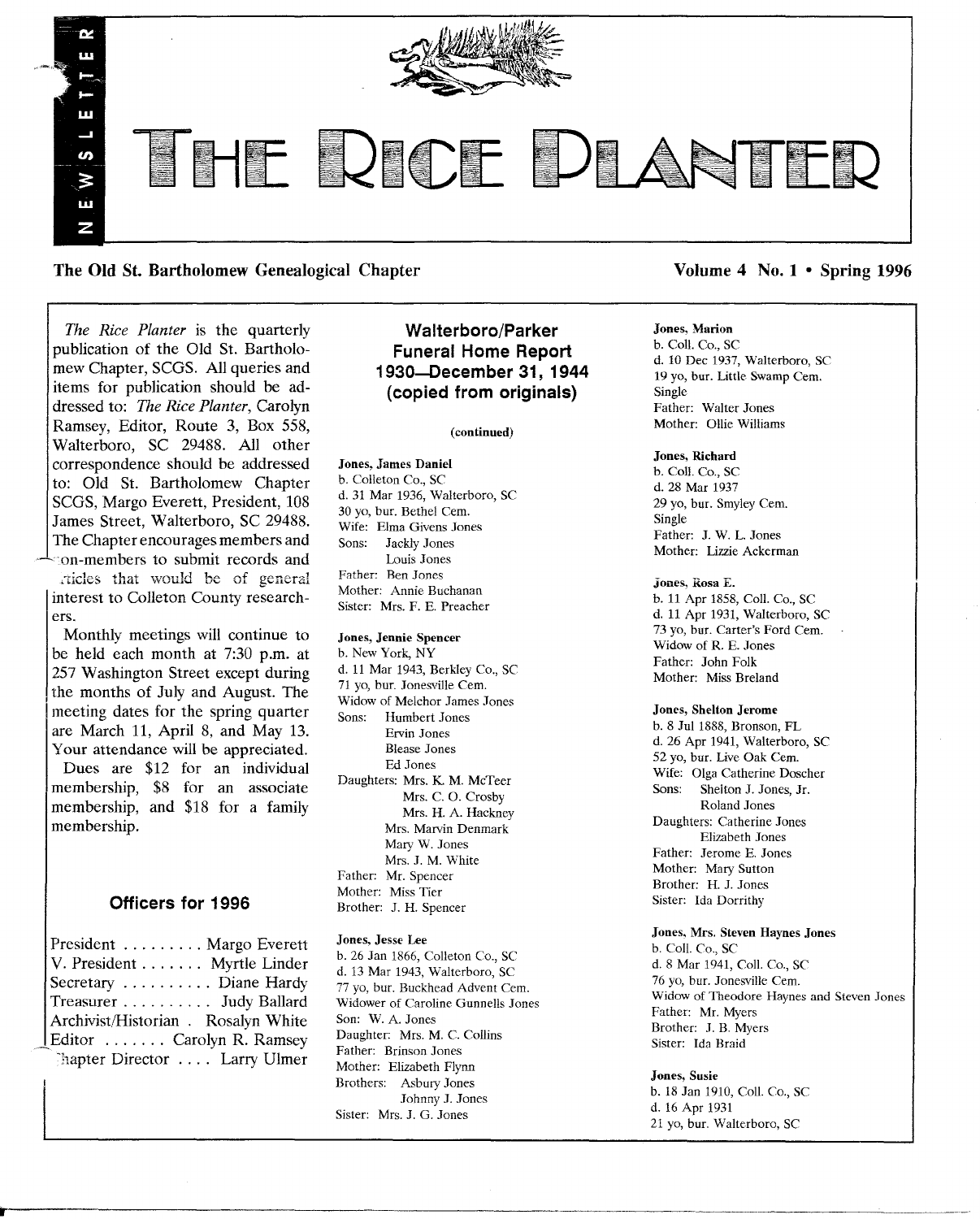Single Father: Hester Jones

## Jones, Mrs. W. O. (nee Berry)

b. Call. Co., SC d. 16 Apr 1933, Ashton, SC 53 yo, bur. St. Joseph Methodist Cern. Husband: W. O. Jones Sons: Joe Frank Jones Oswald Jones Sam Jones Desmond Jones Daughters: Mrs. Marion Mathews Edith Jones Sara Jones Father: F. J. Berry Brothers: Fairy J. Berry W. D. Berry L. F. Berry W. Berry J. O. Berry P. M. Berry Sisters: Mrs. C. C. Garris Mrs. H. M. Saunders

## Jones, William E.

b. Charleston Co., SC d. 17 Feb 1933 11 days old Father: English K. Jones Mother: Lillie R. Jaycocks

#### Jordan, Lucia Estelle

b. Call. Co., SC d. 2 Mar 1940, Lodge, SC 68 yo, bur. Carter's Ford Baptist Cern. Widow of J. S. Jordan Son: Wendell Jordan Daughters: Edith Hiott Vera J. Fickling Father: Morton Ritter Mother: Louise Felder Sisters: Addie E. Crosby Mary E. Crosby

## Jordan, Thelma lillian

b. Call. Co., SC d. 22 Mar 1941, Walterboro, SC 15 yo, bur. Grace Advent Cem. Father: G. F. Jordan Mother: Hattie Price Brothers: Carton M. Jordan E. D. Jordan Sisters: Inez Jordan Alice Jordan

## Kathan, William T.

b, Canada d. 16 Mar 1933, Walterboro, SC 62 yo, bur. Risher' Cem. Wife: Lugia Carter Kathan Brother: Harry Kathan

#### Kearse, Elizabeth Rebecca b. 20 Jan 1856, Barnwell Co., SC d. 18 May 1937, Bamberg, SC 81 yo, bur. Mizpah Methodist Cern. Widow of Robert Martin Kearse Sons: H. H. Kearse J. V. Kearse R. R. Kearse Daughters: Mrs. R. K. Walker Mrs. G. J. Wescoat Mrs. H. S. Breland Father: George S. Priester Mother: Elizabeth Dickinson

## Kearse, Perry Manor

b. Bamberg Co., SC d. 5 Mar 1944, Hamilton, OH 77 yo, bur. Mt. Pleasant Lutheran Cem. Widower of Julia Kearse Sons: Earl Kearse Elvyn Kearse Daughter: Mrs. Stewart Glover Father: O. P. Kearse Mother: Martha Dickerson Sisters: Mattie Hiers Carrie Kearse

#### Keefer, Joyce Louise

b. 1 Dec 1943, Walterboro, SC d. 13 Dec 1943, Walterboro, SC 13 do. bur. Live Oak Cem. Father: John S. Keefer Mother: Mary Agnes Ervin

## Kellam, Mabel Wichman

b. Call. Co., SC d. 16 Apr 1933, Walterboro, SC 38 yo, bur. Live Oak Cem. Husband: Frank Kellam Son: Frank Kellam Father:  $(K)$ H. Wichman Mother: Sarah G. Solomon Brothers: F. P. Wichman  $\sharp f: \mathcal{F} \to \mathcal{F}$ A. H. Wichman  $#s^* \& L^*$ Sisters: Mrs. I. M. Fishburne  $\#_{\mathbb{Z}} \#_{\mathbb{Z}}^{\mathbb{Z}} \in \mathbb{Z}$ Mrs. James C. Kellam  $H:$  5648

## Kendall, Willie

b. the Rock, GA d. 30 Apr 1938, Ashepoo, SC 31 yo, bur. the Rock, GA Wife: Rusella Kendall

## Kennedy, Carrie

b. Walterboro, SC d. 4 Feb 1941, Walterboro, SC 58 yo, bur. Live Oak Cern. Husband: Tom Kennedy

#### Kinard, Baby Boy b. 12 Sep 1939, Williams, SC d. 19 Sep 1939, Williams, SC

7 do

Father: Benjamin Franklyn Kinard Mother: Nettie Murdaugh Brothers: Benjamin Kinard Edward Kinard

Kinard, Isabelle Crosby b. Call. Co., SC d. 31 Jan 1940, Islandton, SC 72 yo, bur. Adnah Methodist Cem. Husband: Nelson Pembrook Kinard Sons: R. C. Kinard T. H. Kinard E. D. Kinard Daughters: Mrs. T. R. Dempsey Mrs. C. Y. Breland  $3125$ Father: Henry Crosby Mother: Mary Sineath Sisters: Mrs. H. J. Dubois Mrs. Angus Dubois

## Kinard, James Riddick b. Call. Co., SC d. 25 Jul 1934, Walterboro, SC 28 yo, bur. Smoaks Baptist Cem. Single Father: Isaac Kinard Mother: Florence Smoak Brothers: O. B. Kinard  $4777%$  A. B. Kinard 1. D. Kinard 47793 Ben F. Kinard Sisters: Mrs. A. P. Coleman Mrs. H. M. Carter ., ., " ,','/Edna Smith */ •.V'* j *i"-·~*

Kinard, Joe

/,.:

b. Call. Co., SC d. 8 Mar 1935, Call. Co., SC 26 yo, bur. Williams Cem. Wife: Marie Priester Kinard 1 child, 5 months old (girl?) Father: Joe Perry Kinard Mother: Annie Taylor Brothers: Eddie D. Kinard Clarence L. Kinard G. R. Kinard Harry K. Kinard Sisters: Florrie Benton Avilla Jones

## Kinard, Joe Duncan b.3 Nov 1900, Hampton Co., SC d, 10 Jul 1942, Walterboro, SC

41 vo, bur. Pine Grove Baptist Cem. Wife: Ethel Breland Kinard Sons: George Kinard Leon Kinard Robert Kinard Dennis Kinard Delano Kinard Dwight Kinard Daughters: Malovene Kinard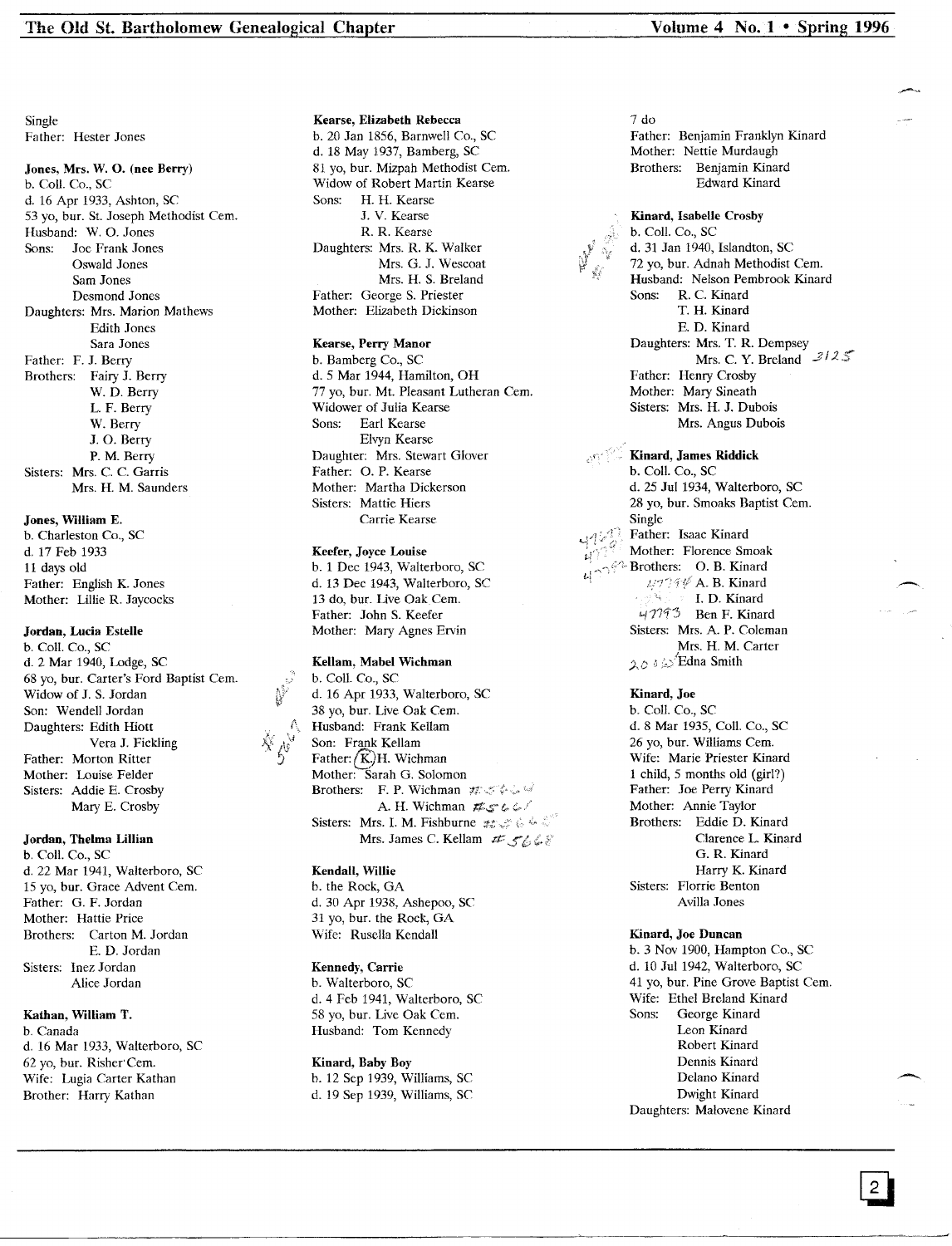Janett Kinard Catherine Kinard Helen Kinard Father: W. D. Kinard Mother: Susan Crosby Brother: E. L. Kinard Sisters: Mrs. Kirkland Polk Mrs. LeRoy Driggers

#### **Kinard, Joe Perry**

h. Call. Co., SC d. 10 Feb 1939, Call. Co., SC 65 yo, bur. Williams Baptist Cern. Widower of Annie Taylor Sons: G. R. Kinard C. L. Kinard E. D. Kinard H. K. Kinard Daughters: Mrs. F. M. Benton Mrs. J. J. Jones Father: Riley Kinard Mother: Abdella Kinard

**Kinard, John Clemmons** b. Barnwell Co., SC d. 8 Jul 1941, Coll. Co., SC 86 yo, bur. Pine Grove Baptist Cern. Widower of Susanna Brant Kinard Sons: J. M. Kinard J. B. Kinard J. E. Kinard Daughters: Mrs. S. E. Crosby Mrs. H. J. Brant Father: Reverend G. D. Kinard Mother: Margaret Getsinger Brothers: Martin Kinard Ham Kinard Buist Kinard Duffie Kinard Sister: Emma Gibson **Kinard, Laura Florence**

b. Bamberg Co., SC d. 18 May 1936, Coli. Co., SC 66 yo, bur. Smoaks Baptist Cern. Widow of Isaac Kinard Sons: I. David Kinard under O. B. Kinard Ben F. Kinard B. Kinard Daughters: Mrs. A. P. Coleman Mrs. H. M. Carter  $, \ldots, \ell$  Mrs. Watson Smith Father: David Smoak Brothers: Frank Smoak Tom Smoak David Smoak Harry Smoak Sisters: Mrs. Archie Cave Josephine Wilson 'Ialf sisters: Mrs. Carsey Berry Mrs. Lucia

b. Coil. Co., SC d. 15 Aug 1936, Walterboro, SC 55 yo, bur. Doctor's Creek Baptist Cern. Wife: Bannah Saunders Kinard Daughters: Isolene Kinard Mrs. Brooks Dukes Reese Kinard Clara Kinard Father: J. L. Kinard *'FF* Mother: Sarah Marsh Brothers: Henry Kinard Otis Kinard Archie Kinard # 458 William Kinard Sisters: Mattie Carroll Mrs. James Ramsey Laura S. Beach Mrs. Trowell O'Quinn Anna Walker Mrs. B. C. Avant

Kinard, Lee Johnson

**Kinard, Minnie Bennett** b. ColI. Co., SC d. 2 Apr 1937, Call. Co., SC 63 yo, bur. Smoaks Baptist Widow of E. W. Kinard Sons: H. D. Kinard F. J. Kinard J. I. Kinard **E. \V. Kinard** H. L. Kinard Daughter: Mabel Brooks Father: William Bennett 78% Mother: Jane Herndon 28. Sisters: Lula B. Hudson Mrs. R. N. Breland

## **Kinard, Ned**

b. Call. Co., SC d. 1 Dee 1938, ColI. Co., SC 8 yo, bur. Pine Grove Baptist Cem. Father: J. E. Kinard Mother: Dana Herndon Brothers: George Kinard James Kinard Leman Kinard Darell Kinard Sisters: Mrs. Hoyt Mole Mrs. Eldred Rentz Mrs. Haskell Mole Rovine Kinard Grace Kinard Mildred Kinard Rachel Kinard Evelyn Kinard Betty Kinard

#### **Kinard, Nora Gertrude McAlhaney** b. Call. Co., SC

**AND** d. 10 Mar 1941, Charleston, SC 23 yo, bur. Smyly Cem. Husband: Eugene Kinard  $1810$ 

 $\langle \cdot, \cdot \rangle$  $\mathcal{L}$ Son: George Walter Kinard Daughter: Eugenia Lydia Kinard Father: Walter McAlhaney Mother: Nora Smyly Brothers: Frank McAlhaney /8037 Jim McAlhaney  $180.58$ John Walter McAlhaney 1864/ Sisters: Mrs. E. K. Robertson  $\mathscr{B} \otimes \mathscr{B}$ Lizzie McAlhaney  $\iota_{\mathcal{E}} \circ \mathcal{F} \subset$ Mrs. O. D. Hagood  $/g \circ \circ \circ$ 

**Kinard, Otis Bobby** b. 14 May 1941, Smoaks, SC d. 2 Aug 1941, Walterboro, SC 2 mo, bur. Smoaks Baptist Cem. 神智。 Father: O. B. Kinard  $\mathbb{M}^{\mathbb{N}}$  Mother: Lula Carson Kinard Brother: Ralph Kinard Sisters: Mrs. Henry Lee Aiken **Sadie Kinard**  $\chi(\lambda)$ i, Mary Ellen Kinard

> **Kinard, Sallie Elizabeth Kinard** b. Bamberg Co., SC d. 13 Dee 1934, Call. Co., SC 67 yo, bur. St. John Baptist Cern. Widow of J. W. Kinard Daughter: Mrs. C. L. Hiott Father: Daniel Kinard Mother: Nellie Fender

**Kinard, Sarah Matilda Saunders** b. 4 Jul 1871, Coli. Co., SC d. 13 Nov 1938, Call. Co., SC 67 yo, bur. Zion Baptist Cern. Husband: Eugene Kinard Daughter: Mrs. Paul Cotton Father: James H. Saunders Mother: Martha Beach Brothers: W. Harley Saunders J. W. Saunders Sisters: Mrs. John Young Beach Mrs. David T. Beach Mrs. L. J. Kinard

#### **Kinard, Susanna Brant**

b. Barnwell Co., SC d. 17 Sep 1934, Call. Co., SC 86 yo, bur. Pine Grove Baptist Cem. Husband: John Clemmons Kinard Sons: J. B. Kinard J. M. Kinard J. E. Kinard Daughters: Lizzie Crosby Mrs. H. J. Brant Father: John F. Brant Mother: Rebecca Cope Brother: J. M. Brant Sisters: Mrs. J. C. All Mrs. Annie Johns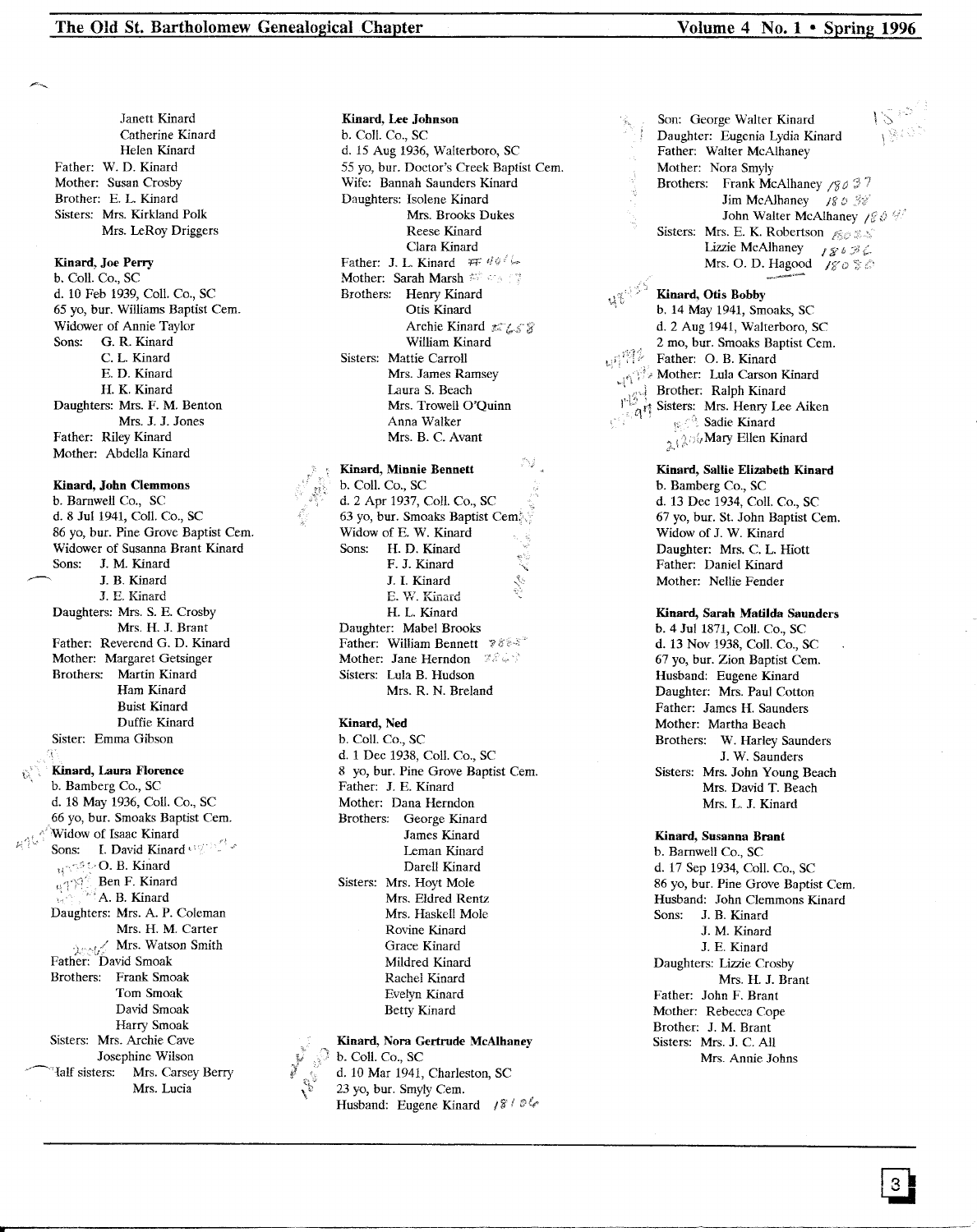#### Kinard, Susan Crosby

b. Call. Co., SC d. 25 May 1936, Walterboro, SC 60 yo, bur. Pine Grove Baptist Cern. Husband: W. D. Kinard Sons: J. D. Kinard E. L. Kinard Daughters: Mamie Polk Ida Mae Driggers Father: Elias Crosby Mother: Rebecca Lawrsey Brothers: D. A. Crosby R. M. Crosby

## Kinard, Willie A.

b. CoIl. Co., SC d. 12 Oct 1938, CoIl. Co., SC 65 yo, bur. Zion Baptist Cern. Single Father: W. A. Kinard Mother: Staey Ann Carter Brother: Eugene Kinard Sisters: Angie Kinard Mrs. G. W. Way

#### King, Abraham

b. Baltimore, MD d. 18 May 1939, Walterboro, SC 21 yo, bur. Baltimore, MD Wife: Libby King Father: Jacob King Mother: Esther Selesky

#### King, John

b. Charleston Co., SC d. 6 Mar 1935, White Hall, SC 48 yo Wife: Josephine Brown King Father: John King Mother: Ann King

#### Kinsey, Joseph

b. Call. Co., SC d. 10 Nov 1931, CoIl. Co., SC 60 yo, bur. Little Swamp Cern. Wife: Harriett Smith Kinsey Sons: Horace Kinsey W. W. Kinsey Daughters: Fannie May Kinsey Mutarene Kinsey Father: William Kinsey Mother: Caroline Smith Brother: W. D. Kinsey Sisters: Mrs. J. A. Padgett Mrs. Ed Strickland Annie Lou Miley Mrs. J. H. Garris

## Kinsey, Lewis Ivey

b. 30 Mar 1869, Call. Co., SC d. 12 Oct 1935, Walterboro, SC 66 yo, bur. Doctor's Creek Baptist Cern. Wife: Minnie Lee Fennell

Son: G. C. Kinsey Daughters: Mrs. Monnie Norman Morris Mrs. Ivey Avant Marie Avant Mrs. F. O. Fountain Mrs. B. Randolph Avant Mavis Bishop Lois Kinsey Father: Lewis Kinsey Mother: Martha Harrison Brothers: Cape Kinsey Bis Kinsey Sisters: Laura Benton Julia Mathewson Lillie Chassereau

## Kinsey, Lula Olive Risher

b. 11 Jul 1864, Williams, SC d. 23 Jul 1941, Williams, SC 77 yo, bur. Williams Cern. Widow of Dr. C. E. Kinsey Sons: J. C. Kinsey Lee R. Kinsey Berry Kinsey Daughters: Mrs. Laney Martin Mrs. O. W. Padgett Mrs. J. O. Warren Mrs. Harold Culler, Jr. Father: Captain Joseph K. Risher Mother: Olive Warren Sister: Mrs. Thomas Black

## Kinsey, Rosina Lane

b. Call. Co., SC d. 12 Dec 1938, Call. Co., SC 63 yo, bur. Shiloah Baptist Cern. Husband: William Rance Kinsey<br>Sons: Richard Kinsey Richard Kinsey Thomas Kinsey Laurey Kinsey Haskell Kinsey Harvey Kinsey Daughters: Mrs. Jasper Carter Mrs. George Nettles Mrs. W. Curtis Ritter Mrs. Sam Baumgardner Mrs. Walter Bishop Father: E. H. Lane Mother: Elizabeth Grayson Brothers: B. L. Lane Van Lane P. Lane Sisters: Mrs. Tom Harrison Mrs. Joseph Herndon

#### Kinsey, Thelma Strickland

b. 10 Dec 1898, Smoaks, SC d. 12 Mar 1939, Smoaks, SC 40 yo, bur. Smoaks Baptist Cern. Husband: Willis W. Kinsey Father: Dr. J. M. Strickland Mother: Miss Campbell Brothers: Madison Strickland

Parler Strickland Sisters: Enid Strickland Adell Strickland

## Kinsey, William Rance

b. Coil. Co., SC d. 24 Dec 1938, ColI. Co., SC 72 yo, bur. Shiloah Baptist Cem. Widower of Rosina Lane Kinsey Sons: Harry Kinsey Thomas Kinsey Laurey Kinsey Haskell Kinsey Harvey Kinsey Daughters: Mrs. Sam Baumgardner Mrs. George Nettles Mrs. Jasper Carter Mrs. W. Curtis Ritter Mrs. Walter Bishop Father: Wash Kinsey

Kirkland, Eugene b. Bamberg Co., SC d. 30 Oct 1939, Call. Co., SC 38 yo, bur. Pleasant Hill Methodist Cem. Single Father: R. F. Kirkland, Sr. Mother: Laura A. Folk Brothers: Johnny Kirkland R. F. Kirkland, Jr. Claud Kirkland R. E. Kirkland Marion Kirkland C. Guy Kirkland Sisters: Mrs. W. P. McMillan, Sr. 222 28 Mrs. G. M. Kearse  $28420$ Mrs. J. A. Jennings Mrs. R. L. Butler 'Z. - Mrs. Ernest McMillan Louise Kirkland

#### Kiser, John Trig

b. VA d. 19 Jan 1939, Walterboro, SC 52 yo, bur. Live Oak Cern. Wife: AItie Kiser Son: Leonard Kiser Daughter: Mrs. John G. Blocker Father: W. L. Kiser Mother: Elizabeth Sutherland Brothers: Kinder Kiser Frank Kiser Orie Kiser M. H. Kiser D. D. Kiser A. G. Kiser Half brother: Woodrow Kiser Half sisters: Ottie Mae Kiser Ada Powers

#### Kiser, Mark Henry

b. Castlewood, VA d. 15 Jan 1942, Walterboro, SC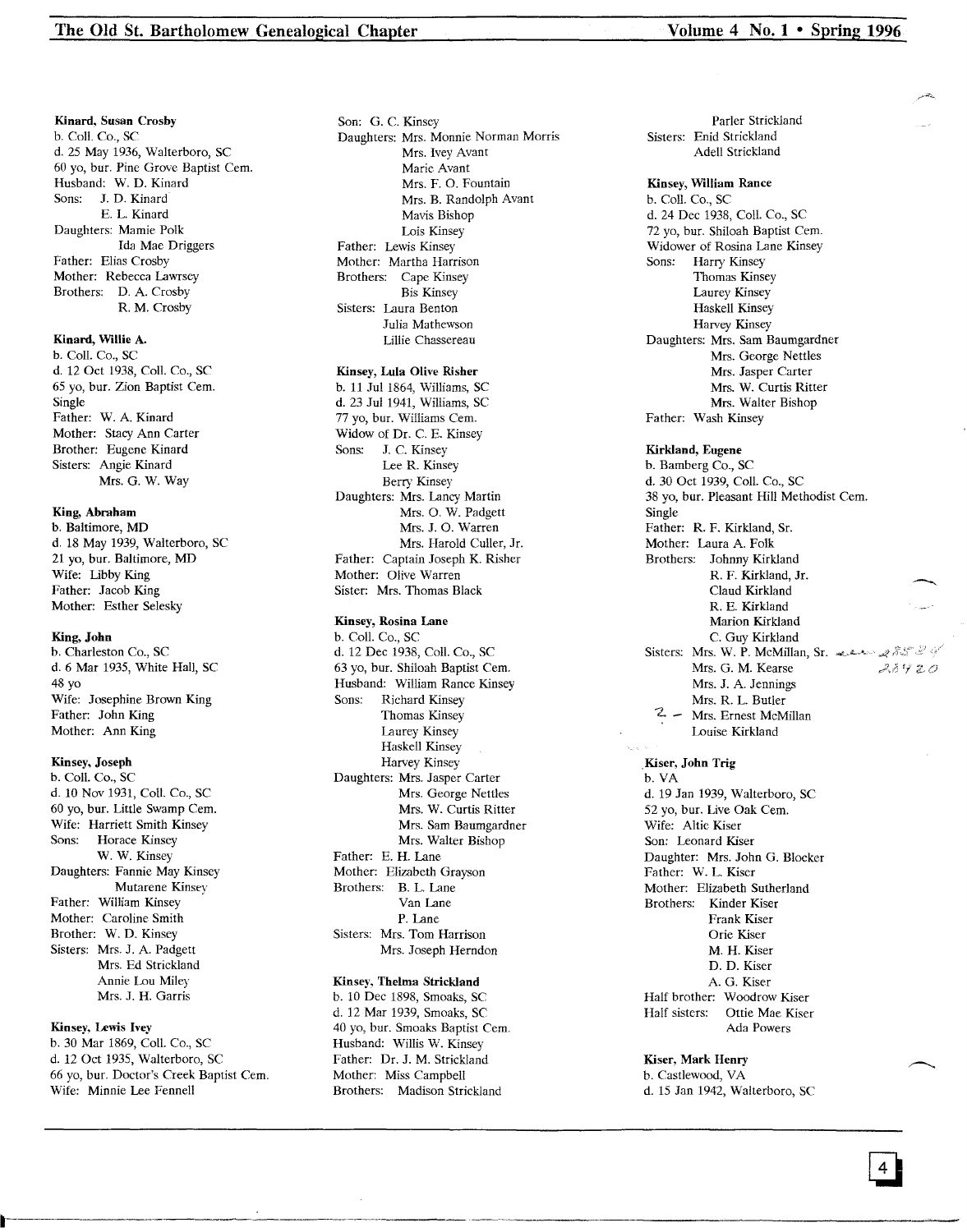49 yo, bur. Live Oak Cem. Wife: Jenny Drawdy Kiser<br>Sons: W. Harold Kiser W. Harold Kiser M. H. Kiser, Jr. Carson Kiser Earl Kiser Daughter: Mrs. J. C. Leitch Father: W. L. Kiser Mother: Elizabeth Sutherland Brothers: A. G. Kiser D. D. Kiser Kinder Kiser Ora Kiser Frank Kiser Half brother: Woodrow Kiser Half sisters: Mrs. Glenn Powers Artie Kiser

#### Kiser, Mont B.

b. Castlewood, VA d. 22 Dec 1944, Jacksonboro, SC 52 yo, bur. Live Oak Cern. Wife: Effie Tuten Kiser Daughters: Veda Kiser Anita Kiser Father: J. C. Kiser Mother: Elizabeth Stinson Sisters: Mrs. J. E. Graves Mrs. J. T. Kiser

#### Kittrell, Baby Boy

b. 14 Jun 1942, Walterboro, SC d. 14 Jun 1942, Walterboro, SC Father: W. B. Kittrell Mother: Dorothy Reeves

## Klein, Baby Boy

b. 9 Nov 1944, Walterboro, SC d. 9 Nov 1944, Walterboro, SC Father: Adolph Joseph Klein Mother: Corine Breland

#### Klein, Lucille McTeer

b. Hampton Co., SC d. 21 Oct 1937, Walterboro, SC 56 yo, bur. Live Oak Cern. Widow of John M. Klein Daughters: Caroline Klein Mrs. J. Avery Finger, Jr. Father: J. S. McTeer Mother: Lula H. Wells Sister: Mrs. A. H. Wichman

#### Knight, Baby Girl

b. 7 Nov 1942, Walterboro, SC d. 7 Nov 1942, Walterboro, SC Father: L. A. Knight Mother: Julia Ella Metts

## Knight, Isaac Asbury

b. Dorchester Co., SC d. 21 Jul 1940, Dorchester Co., SC 68 yo, bur. Boone Hill Cem.

Wife: Shuler Cummings Knight<br>Sons: Claude Knight Claude Knight Pinckney Knight Rush Knight Vernie Knight Alvin Knight Daughters: Mrs. George Cameron Gladys Knight Father: Rufus R. Knight Mother: Annie Malbird Brothers: Richard Knight A. R. Knight Ausie Knight Bill Knight A. D. Knight Gus Knight

## Knight, Jessie E.

b. 6 Feb 1861, Summerville, SC d. 29 Jun 1931, Coli. Co., SC 70 yo, bur. Live Oak Cem. Widow Son: Harry A. Knight Daughters: Mrs. John A. Berry Mrs. C. J. Beach Mrs. L. Haseldon Father: David Knight Mother: Miss Patrick Brother: Ozie Knight Sisters: Mrs. J. E. Hayes Mrs. Bill Murray

#### Koger, Jane Rebecca Bailey

b. ColI. Co., SC d. 21 Nov 1931, Coli. Co., SC 69 yo, bur. Pleasant Grove Baptist Cern. Widow Sons: R. Lee Koger J. W. Koger Huggins Koger Father: William Bailey Mother: Miss Hudson

## Koger, Lemuel Harvey, Jr.

b. Coli. Co., SC d. 12 Jul 1941, Columbia, SC 51 yo Wife: Martha Linder Koge Sons: Darrel Koger Wayne Koger Daughters: Elizabeth Koger Frances Koger Father: Lemuel Henry Koger, Sr. Mother: Annie Kinder Brothers: J. F. Koger W. O. Koger A. D. Koger Sisters: Mrs. Harold Fripp Mrs. Guy Sabin

## Koger, Shirley

b. Coli. Co., SC d. 25 Dec 1937, Walterboro, SC

1 yo, bur. Canadys Church Cern. Father: Charlie Leon Koger Mother: Paralie Bailey

#### Kyle, Roy P., Jr.

b. VA d. 4 Feb 1943, Berkley Co., SC 25 yo Wife: Doris Fender Kyle Son: Simms Clay Kyle Father: R. P. Kyle Mother: Margaret Clay Kyle

#### Lamb, Dora Sanders

b. 11 Dec 1889, Coli. Co., SC d. 7 Jul 1940, North Charleston, SC 51 yo, bur. Sandy Dam Methodist Cem. Husband: H. V. Lamb Sons: Harold Lloyd Lamb James Virgie Lamb Jack Dempsey Lamb Daughters: Gladys Gertrude Dupree Margie Lamb Father: L. M. Sanders Mother: Emmaline Addison Brothers: Jim Sanders Charlie Sanders Laurie Sanders Eugene Sanders Sisters: Mrs. L. H. Dodd Mrs. Legare Berry Mrs. H. C. Hollaman

## Lamb, Mary Ethel Warren

b. ColI. Co., SC d. 24 Dec 1939, Charleston, SC 51 yo, bur. Doctor's Creek Baptist Cern. Husband: Louis D. Lamb Sons: Mendel D. Lamb Warren Lamb Charles Lamb Melvin Lamb Father: C. W. Warren Mother: Mary Thompson Brothers: A. P. Warren D. K. Warren W. C. Warren J. T. Warren Sister: Mrs. H. E. Mitchum

#### Lane, Hattie

b. Walterboro, SC d. 28 Jan 1941, Coli. Co., SC 50 yo, bur. Evergreen Christian Cem. Widow Father: Jack Lane Mother: Lizzie Harrison

## Langdale, Agnes Sloman b. ColI. Co., SC

d. 5 May 1944, Coli. Co., SC 84 yo, bur. Pleasant Grove Baptist Cem.  $2a$   $y$   $z$  Widow of Joseph Langdale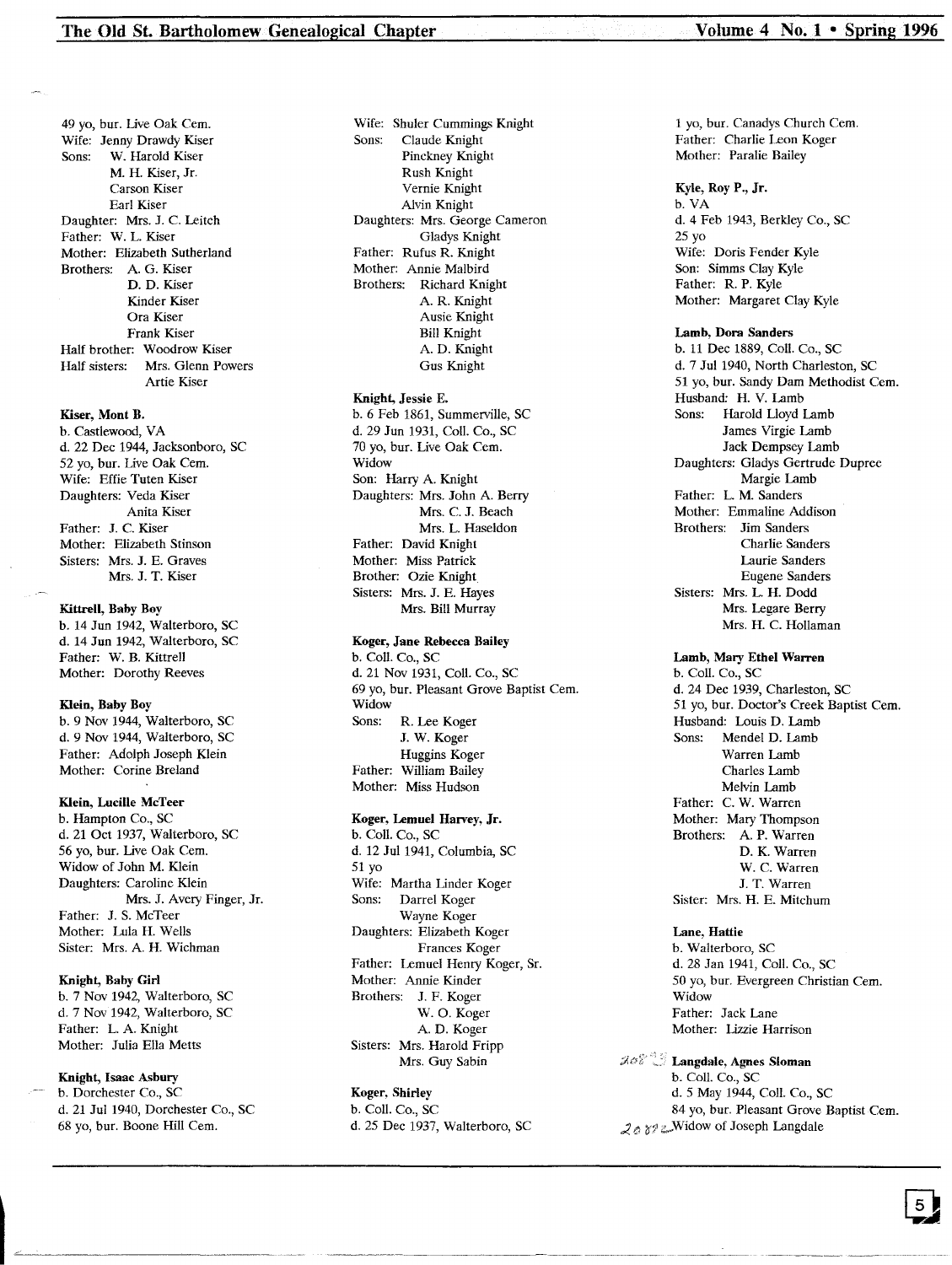Sons: Joseph W. Langdale Pinckney S. Langdale  $\mathcal{A} \circ \mathcal{I} \mathcal{B} \mathcal{C}$ Stepson: Columbus Langdale Daughters: Mrs. A. B. Elsey Mrs. Jake Goodwin Stepdaughter: Mrs. A. S. Tucker Father: Washington Sloman Mother: Annie Ike Sister: Mrs. J. S. Welch

#### Langdale, Baby Girl

b. 1 Dec 1942, Walterboro, SC d. 1 Dec 1942, Walterboro, SC bur. Live Oak Cern. Father: J. C. Langdale Mother: Dorothy Hutto

#### Langdale, Belle Martin Smith

b. ColI. Co., SC d. 26 Jul 1944, Columbia, SC 70 yo, bur. Pleasant Grove Baptist Cern. Widow of Charles Lawrence Langdale Stepsons: C. M. Langdale C. C. Langdale T. W. Langdale H. W. Langdale A. R. Langdale Stepdaughters: Mrs. A. R. Smith Cleo Langdale Father: S. J. Martin Mother: Sarah Martin Sisters: Mrs. Allen Crosby Amanda Crosby Caroline Crosby

## Langdale, Charles Lawrence

b. ColI. Co., SC d. 3 Mar 1935, ColI. Co., SC 77 yo, bur. Pleasant Grove Baptist Cern. Married Sons: 1. Q. Langdale J. D. Langdale C. M. Langdale C. C. Langdale T. W. Langdale H. W. Langdale A. R. Langdale Daughters: Mrs. J. S. Bailey Mrs. A. A. Bailey Mrs. A. R. Smith Cleo Langdale

Father: J. W. Langdale

## Langdale, Emma Lurie Bailey

b. ColI. Co., SC d. 6 Mar 1941, Walterboro, SC 54 yo, bur. Live Oak Cem. Husband: 1. Q. Langdale Son: Herbert Langdale Daughter: Mrs. 0 Harvey Fralick Father: Hillie Bailey Mother: Annie Nettles Brother: M. L. Bailey

Sisters: Mrs. Frank Crosby Mrs. B. W. Varner

## Langdale, Ernest Barney, Jr.

b. 9 Jan 1936, Walterboro, SC d. 19 Dec 1942, Walterboro, SC 7 yo, bur. Pleasant Grove Baptist Cem. Father: H. B. Langdale Mother: Mamie Lou Craven Sisters: Dorothy Langdale Frances Langdale

# 20892 Langdale, Joseph

b. ColI. Co., SC d. 8 Apr 1933, ColI. Co., SC 85 yo, bur. Pleasant Grove Baptist Cem.  $20\%$ <sup> $\degree$ </sup> Wife: Agnes Sloman Langdale Sons: C. N. Langdale Joseph W. Langdale Pinckney S. Langdale Daughters: Mrs. B. L. Adams Mrs. A. S. Tucker Mrs. A. B. Elsey Inez Langdale Father: J. W. M. Langdale Mother: Margaret?

#### Langdale, Madge Louise

b. CoIl. Co., SC d. 18 Dec 1934, Walterboro, SC 1 yo, bur. Pleasant Grove Baptist Cern. Father: J. D. Langdale Mother: Rose Stone Sister: Jane Langdale

#### Langdale, Martha Elizabeth

b. ColI. Co., SC d. 30 Jan 1937, Charleston, SC 2 yo, bur. Pleasant Grove Baptist Cem. Father: B. H. Langdale Mother: Hazel Smith

#### Langdale, Martha Mildred

b. 24 Mar 1860, ColI. Co., SC d. 24 Dec 1941, ColI. Co., SC 81 yo, bur. Pleasant Grove Baptist Cem. Widow of Humphrey Langdale Sons: Palmer Langdale Barney Langdale Bennie Langdale Daughters: Lizzie O'Quinn Lula Crosby Ada Risher Dora Jones Donie Risher Ida McKenzie Ethel Inherlson Father: Mr. Hickman

#### Langdale, Rachel Craven b. 29 Jul 1905, ColI. Co., SC d. 30 Sep 1943, Charleston, SC 38 yo, bur. Pleasant Grove Baptist Cem.

Husband: H. W. Langdale Son: Furman Langdale Daughter: Mrs. Maxwell Zeigler Father: T. C. Craven Mother: Minnie Valentine Brothers: O. T. Craven J. W. Craven J. C. Craven Sisters: Mrs. H. B. Langdale Mrs. E. C. Crosby Mrs. O. P. Crosby Mrs. J. M. Greene

## Langdale, Rose Maree

b. ColI. Co., SC d. 28 Nov 1931, Walterboro, SC 3 yo, bur. Pleasant Grove Baptist Cern. Foster Father: C. N. Langdale Foster Mother: Mrs. C. N. Langdale Brothers: Austin Eddie L. Leroy Mack Caleb Davis Norman Davis Sisters: Myrtle Nilla Burdelle Davis

#### Langdale, William Howell

b. ColI. Co., SC d.5 Feb 1931, ColI. Co., SC 22 yo, bur. Pleasant Grove Baptist Cem. Single Father: Palmer Langdale Mother: Mary Utsey

## Lanery, Jannie Geniva Adams

b. 22 Dec 1898, Cottageville, SC d. 15 Nov 1940, Miami, FL 42 yo, bur. Cottageville Cem. Husband: William J. Lanery Father: William B. Adams Mother: Ella Gertrude Smith Half brothers: Willie Adams, Jr. Jack T. Adams Sisters: Mrs. J. E. Bell Mrs. M. A. Adams Half sisters: Mrs. F. C. Cannon Cloteal Adams Beulah Adams

## Laricy, Joel Washington

b. ColI. Co., SC d. 11 Sep 1934, ColI. Co., SC 78 yo, bur. Laricy Cern. Married Father: Thomas Laricy Mother: Margaret Smith Sister: Mrs. J. R. Padgett

Lawrence, Jessie Annie Hunton b.NY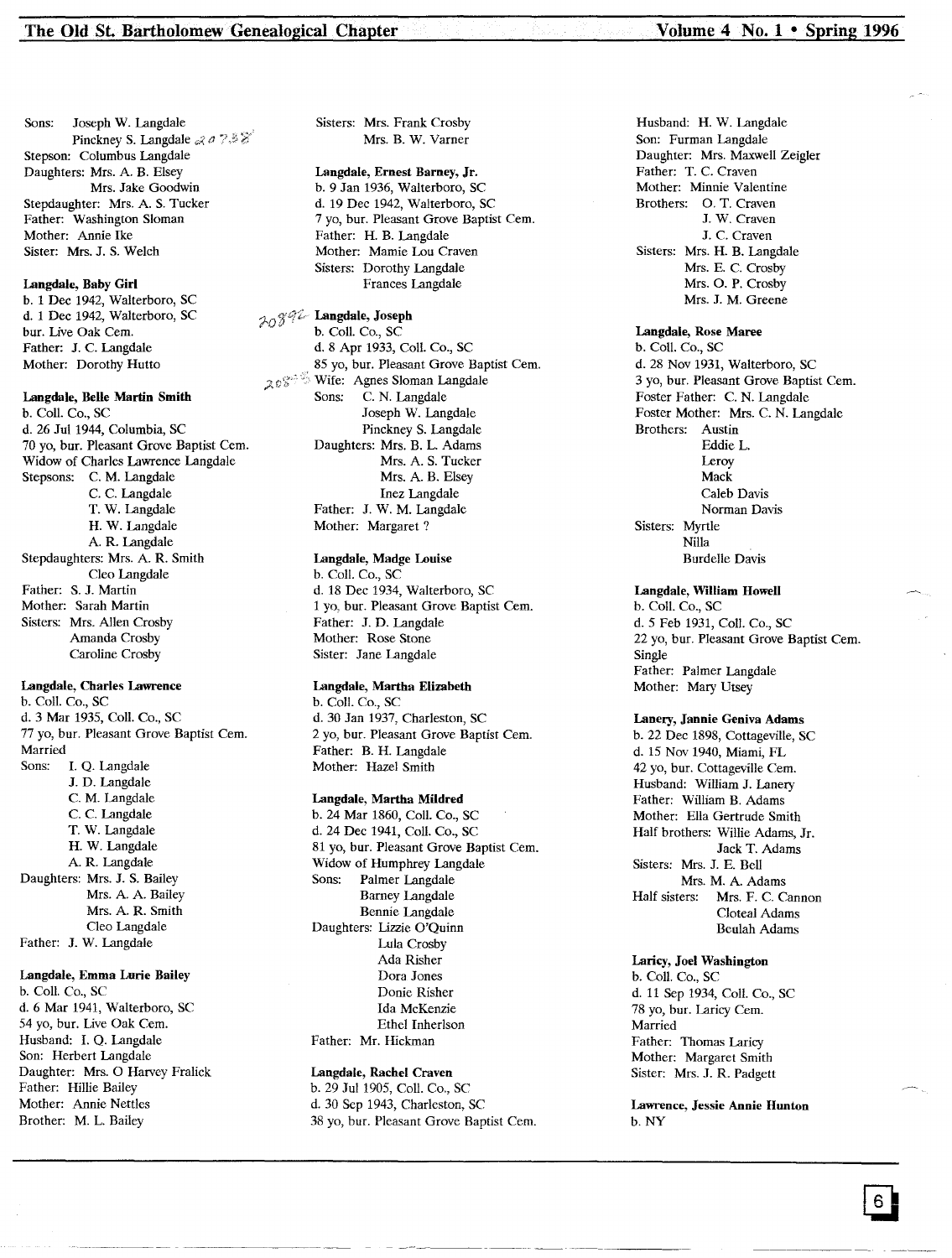J. 10 Mar 1941, Walterboro, SC 77 yo, bur. Live Oak Cern. Widow of J. R. Lawrence Son: Russell Lawrence Daughters: Mrs. L. H. Powers Mrs. B. Broderick Mrs. D. H. Bounds Mrs. C. M. Guillebean Father: Mr. Hunton Mother: Miss Pepperdine

## Leachworth, Robert

b. Coil. Co., SC d. 25 Dec 1932, Coli. Co., SC 3 yo, bur. Doctor's Creek Baptist Cern. Father: E. C. Leachworth Mother: Sula Robertson

#### Lemacks, Ernest Leland

b. 11 Aug 1869, Coil. Co., SC d. 11 Oct 1933, Ritter, SC 64 yo, bur. Live Oak Cern. Wife: Octavia Sanders Lemacks Father: Alfred J. Lemacks Mother: Rebecca Jamison Brothers: F. G. Lemacks J. C. Lernacks

## Lemacks, Ervin Walter

b. Coll. Co., SC .8 Sep 1937, Coli. Co., SC 43 yo, bur. Pine Grove Baptist Cern. Wife: Alma Benton Sons: Charles Lernacks Walter Lemacks Arnold Lernacks Tom Lernacks Daughters: Reba Lemacks Era Lernacks Mary Dell Lernacks Father: M. N. Lemacks Mother: Hattie Fiske Brother: Ernest Lemacks Sisters: Mrs. Wright Roberts Mrs. VonLehe Nettles Mrs. Harvey Roberts Mrs. Joe Nettles

## Lemacks, Francis Glover, Sr.

b. 28 Apr 1860, ColI. Co., SC d. 12 Oct 1935, Walterboro, SC 75 vo, bur. Live Oak Cem. Wife: Mattie Hauser Lemacks Sons: F. G. Lernacks, Jr. A. J. Lernacks A. H. Lernacks Daughters: Lucy McKenzie Mrs. D. M. Carter Mrs. Aubry Wilson Father: Alfred J. Lemacks Mother: Rebecca Jamieson .rather: J. C. Lernacks

#### Lemacks, Gerald Ackerman

b. ColI. Co., SC d. 6 Nov 1939, Dorchester Co., SC 21 yo, bur. Peniel Methodist Cern. Single Father: J. M. Lemacks Mother: Georgia Davis Brothers: Joel Lernacks Clyde Lernacks Clarence Lernacks Milton Lernacks D. O. Lernacks John Lernacks George Lemacks Sisters: Mrs. T. W. Warren Virginia Lernacks

## Lemacks, Georgia Davis

b. Coil. Co., SC d. 7 May 1935, Walterboro, SC 43 yo, bur. Peniel Methodist Cem. Husband: James M. Lernacks Sons: Joel Lernacks Clyde Lernacks Clarence Lernacks Gerald Lernacks Milton Lernacks D. O. Lernacks John Lernacks Hal Lernacks George Lernacks Daughters: Mrs. T. W. Warren Virginia Lernacks Father: David A. Davis Mother: Sarah Blocker

#### Lemacks, Hattie Fisk

b. Coli. Co., SC d. 9 Jan 1936, ColI. Co., SC 68 yo, bur. Pine Grove Baptist Cern. Husband: M. M. Lemacks Sons: Eroin Lernacks Ernest Lernacks Daughters: Effie Roberts Dora Nettles Lula Roberts Daisy Nettles Father: Louis Fisk Sister: Jane Avant

#### Lemacks, Laura Blanchard

b. 1863, Augusta, GA d. 20 May 1941, Columbia, SC 78 yo, bur. Live Oak Cem. Widow of Edward D. Lemacks

#### Lemacks, Lucy Thompson Stokes

b. 6 Aug 1856, ColI. Co., SC d. 7 Mar 1937, Walterboro, SC 80 yo, bur. Live Oak Cern. Widow of Alfred Jamison Lemacks Father: Colonel Benjamin Stokes Mother: Harriett K. Lemacks

#### Lemacks, Willie Bazzle

b. Coli. Co., SC d. 31 Jul 1942, Walterboro, SC 38 yo, bur. Doctor's Creek Baptist Cern. Husband: Henry Cecil Lemacks, Sr.<br>Sons: W. C. Lemacks W. C. Lemacks Monnie Lernacks Wee Willie Lernacks Henry C. Lemacks, Jr. Daughters: Reather Lernacks Naurioma Lemacks Father: Willie Bazzle Mother: Miss Lane Brother: Russell Bazzle Half brothers: J. T. Bazzle Harold Bazzle Sisters: Mrs. George Peelicer Mrs. Willis Baggett Liza Stone Mrs. David Catterton

#### LeRoach, Elise Fishburne

b. 7 Oct 1911, Walterboro, SC d. 14 May 1942, Walterboro, SC 31 yo, bur. Live Oak Cem. Husband: M. J. LeRoach, Jr. Daughter: Betty LeRoach Father: M. Carn Fishburne Mother: Claire Riser Sisters: Mary Carn Fishburne Mrs. Vernon Sutcliff

#### Lessington, Junior

b. Coli. Co., SC d. 3 May, 1939, Walterboro, SC 4 yo, bur. Dunham Cem. Father: Ned Lessington Mother: Julia Boston Brothers: Paul Lessington Hall Lessington Kennedy Lessington Ed Lessington Jake Lessington Sisters: Inell Lessington Laura Lessington Olive Williams Julia Brown Pearl Lessington Almetha Lessington

## Levin, Melvin E.

b. 16 Apr 1918, New Brunswick, NJ d. 10 Jun 1943, Coll. Co., SC 25 yo, bur. New Brunswick, NJ Single Father: Alex E. Levin Mother: Rose E. Goldberg Sister: Ann B. Levin

(to be continued in next issue)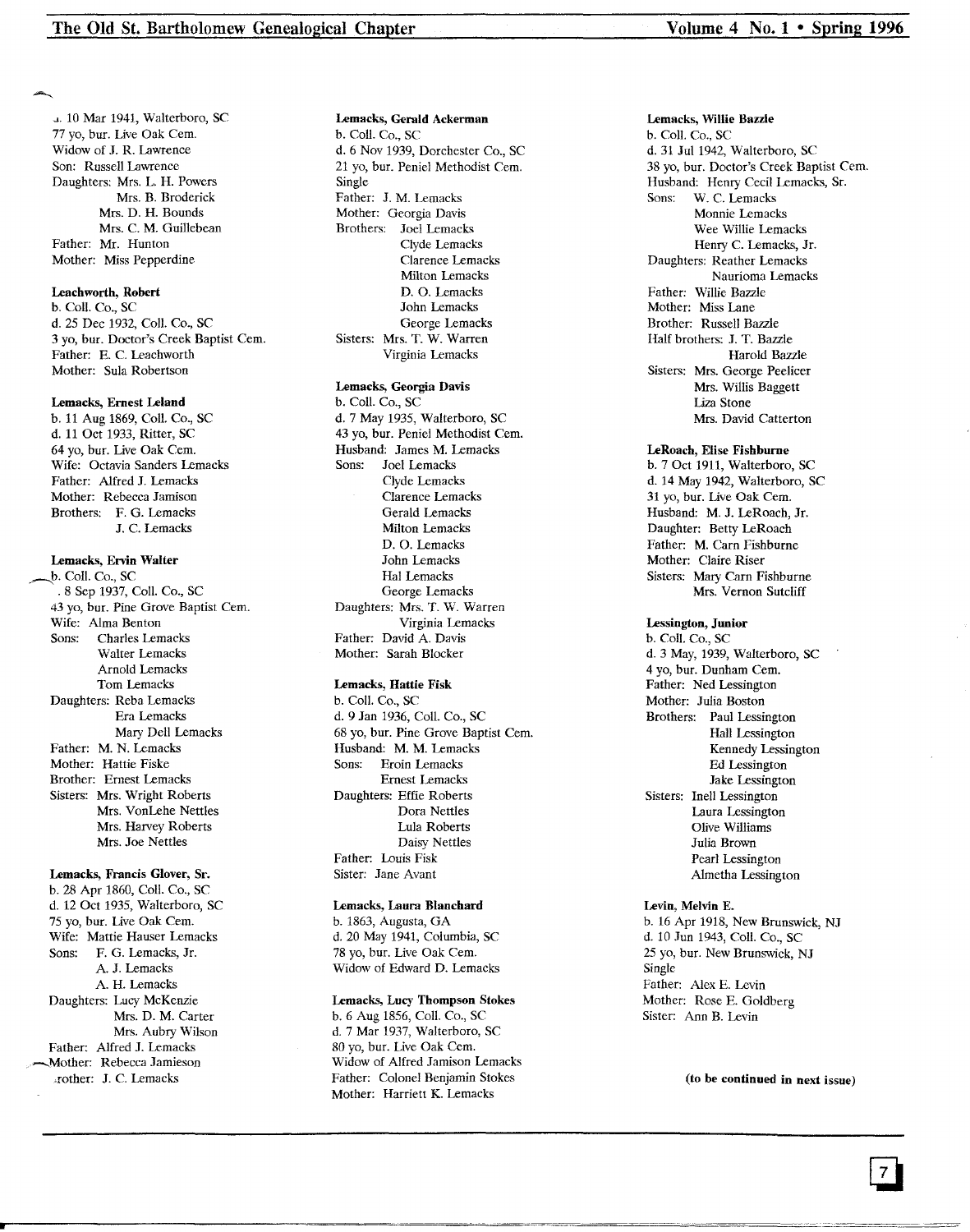# **Excerpts from the Walterboro News, Colleton Press, Colleton Democrat, Colleton Standard, and the Colleton News • 1875-1909**

(extracted by Doris M. Lucas)

## **MARRIAGES**

Miss Addie SHULER, daughter of Dr. Shuler of St. George, and A. C. VONLEHE were married in May of 1880.

On January 12, 1890, Mr. Berry VARN and Miss PELLUM, a daughter of J. B. Pellum of Islandton, were married.

Mary GRANT, a daughter of the Reverend Hempey W. Grant of Sandy Dam, was married to Thomas WINNINGHAM on January 12, 1890.

Mr. Frank JOHNSON and Miss Della TUCKER were married at Sandy Dam on February 12, 1890.

Miss Ida WINBERLEY and the Reverend J. P. JOHNSTON were wed on November 18, 1890.

## **DEATHS**

Henry STRICKLAND, the father of County Commissioner J. C. Strickland, died from paralysis on Thursday, January 9, 1890.

D. F. DREW of Blackville died as a result of an accident in early 1890.

Mrs. Fletcher MIMS died on March 31, 1890. The funeral was held at the Methodist church and the burial was at Live Oak Cemetery. She is survived by her husband and seven children.

Thomas BENTON was found dead in his bed about eight miles from Walterboro in June of 1891.

Mrs. J. W. UTSEY, who lives near Walterboro, died suddenly on a Monday evening in September 1890.

In October of 1890 Rice SANDERS, the marshall of the town of Walterboro for many years, was buried at Sandy Dam Cemetery. He is survived by his wife and four small children.

Mrs. W. J. SINEATH, nee REEVES, of Summerville, died on a Wednesday in October of 1890. She was buried at the family burying grounds at Cottageville.

Mrs. CANADY, who live near Pregnalls, died in October of 1890. She is survived by her sons, William and Madison, and a daughter Annie.

Mantha CROSBY was murdered at Morrall's Boarding Home on Water Street in Walterboro on October 14, 1890. The suspect is David RUSH. A \$250 reward has been offered.

Mrs. Ham HUTSON died on Monday, October 6,1890, of heart disease.

Mrs. Synthia AVANT died at the residence of her son L. B. Avant near Walterboro on October 13, 1890. She was 87 years old.

The wife of Mr. Jonathan LUCAS of Orangeburg who was the mother of our fellow townsmen, J. F. and W. L. Lucas, died on Tuesday, October 7, 1890 in Orangeburg. She was 71.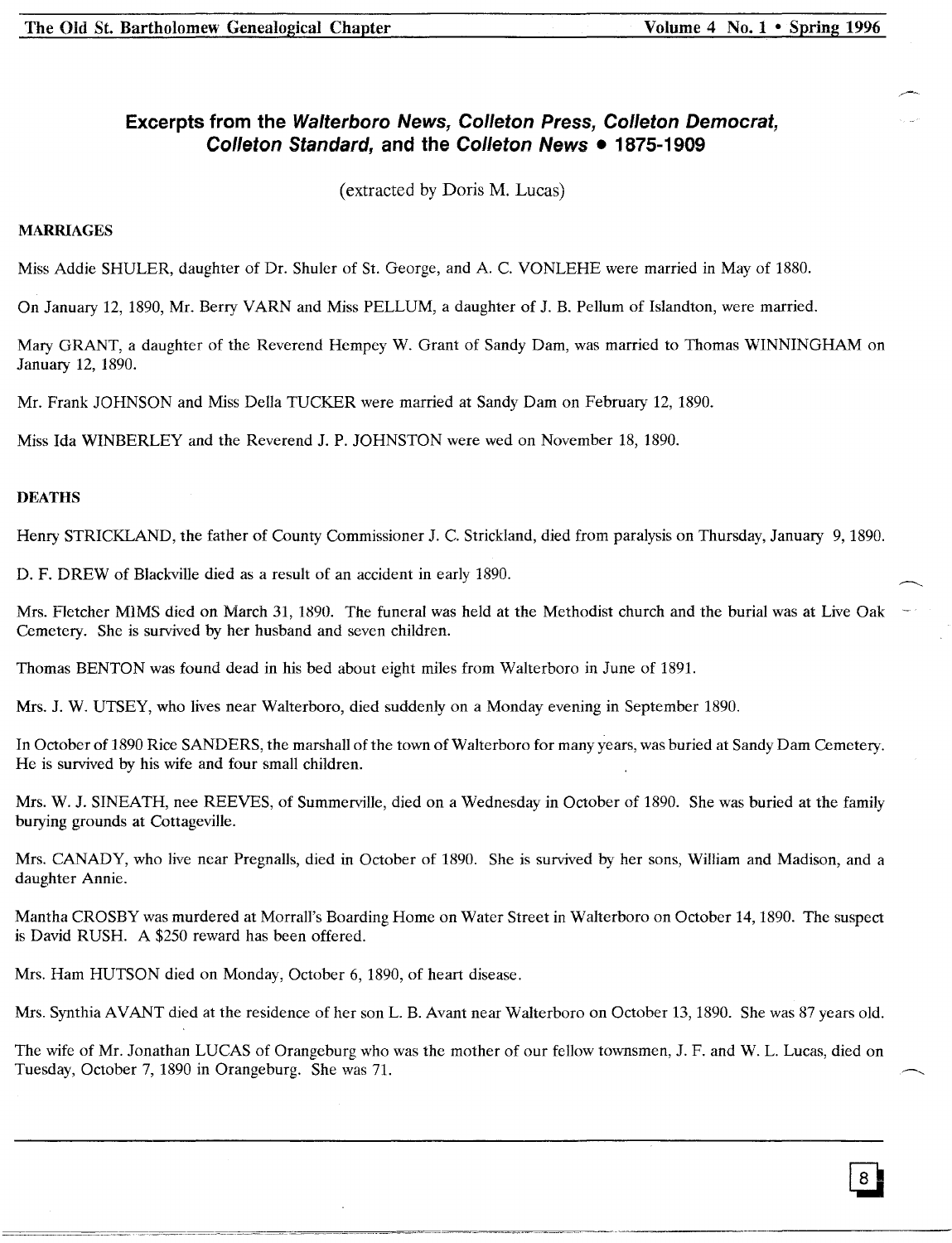

# **LIVINGS, DAMPIER/DAMPUR**

Suzanne Dampier McGathey, 7640 South Delaware Street, Indianapolis, IN 46227-2419

Seeking any information on Stephen LIVINGS who was born in Camden District of Clarendon County, Sc. He move to Pike County, AL in 1830. He had two sons and a daughter. John married Patience E. Maye in 1836, James married Susan Ann Coolin DAMPUR in 1837, and Nancy married Joseph Bright in 1830. Would like to receive any information on the Livings and Dampier/Dampur families.

# BAKER, JONES

Mrs. Rolf D. Dixon, Ph.D., 76 Hunsley Hills Blvd., Canyon, TX 79015

Would like to receive any information available on Gabriel JONES BAKER who was born in Colleton County on November 24, 1859. Would like to know more about his people. The Baker name could have originally been Rickenbaker. Any help will be appreciated.

 $\omega_{\textit{ops}}$ !

Please note a correction in Volume 3, NO.4, of the *Rice Planter.* The name listed as Elise Ladson Godfrey Hyrne should be changed to Elise Ladson Godfrey Hyrne. The other family names is her listing should also be changed to Hyrne. Please make corrections in your copy of the newsletter.

4661 Smaker 2 of 9219 bath and Also, in this same issue add the following surnames that member Mamie C. Goette (P. O. Box 295, 410 Palmetto,: Avenue West, Varnville, SC 29944) is researching: CROSBY, BRELAND, and FENDER in Colleton County; FENDER and HUNTER in Bamberg County; and BERRY and FAIRY in Orangeburg County.  $\frac{883 - 943}{803 - 943}$ 

| .                                                                                                                                          |  |  |  |  |
|--------------------------------------------------------------------------------------------------------------------------------------------|--|--|--|--|
| Membership fees are:<br>Mail to: Old St. Bartholomew Chapter, SCGS<br>Margo Everett, President<br>108 James Street<br>Walterboro, SC 29488 |  |  |  |  |